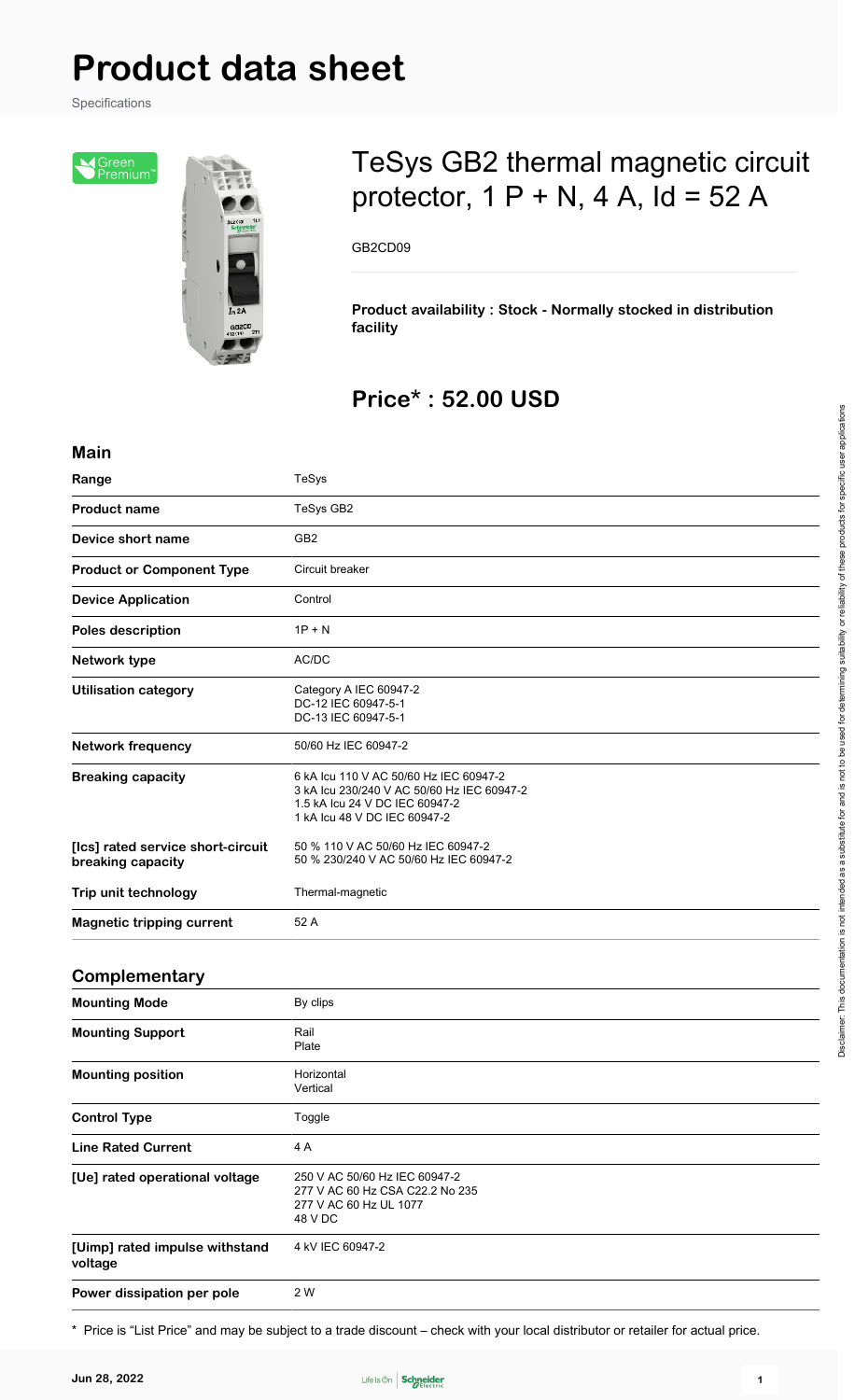| <b>Mechanical durability</b>   | 8000 cycles                                                                                                                                                                                                                                                                                                                                                          |
|--------------------------------|----------------------------------------------------------------------------------------------------------------------------------------------------------------------------------------------------------------------------------------------------------------------------------------------------------------------------------------------------------------------|
| <b>Electrical durability</b>   | 8000 cycles                                                                                                                                                                                                                                                                                                                                                          |
| <b>Connections - terminals</b> | connector 1 $0.000.01$ in <sup>2</sup> (0.756 mm <sup>2</sup> ) solid without cable end<br>connector 2 0.000.01 in <sup>2</sup> (0.754 mm <sup>2</sup> ) solid without cable end<br>connector 1 0.000.01 in <sup>2</sup> (0.754 mm <sup>2</sup> ) flexible with cable end<br>connector 2 0.000.00 in <sup>2</sup> (0.752.5 mm <sup>2</sup> ) flexible with cable end |
| <b>Tightening torque</b>       | 10.62 lbf.in (1.2 N.m) connector                                                                                                                                                                                                                                                                                                                                     |
| <b>Mechanical robustness</b>   | Shocks 22 Gn for 20 ms IEC 60068-2-27<br>Vibrations 5 Gn, 5110 Hz IEC 60068-2-6                                                                                                                                                                                                                                                                                      |
| <b>Quantity per Set</b>        | Set of 6                                                                                                                                                                                                                                                                                                                                                             |
| 9 mm pitches                   | 2                                                                                                                                                                                                                                                                                                                                                                    |
| <b>Height</b>                  | 2.91 in (74 mm)                                                                                                                                                                                                                                                                                                                                                      |
| Width                          | 0.59 in (15 mm)                                                                                                                                                                                                                                                                                                                                                      |
| Depth                          | 2.64 in (67 mm)                                                                                                                                                                                                                                                                                                                                                      |
| <b>Net Weight</b>              | $0.15$ lb(US) $(0.07$ kg)                                                                                                                                                                                                                                                                                                                                            |

#### **Environment**

| <b>Standards</b>                                     | EN/IEC 60947-1<br>EN/IEC 60947-2<br>CSA C22.2 No 235<br><b>UL 1077</b> |
|------------------------------------------------------|------------------------------------------------------------------------|
| <b>Product Certifications</b>                        | UL<br><b>CSA</b>                                                       |
| <b>Protective treatment</b>                          | TC                                                                     |
| IP degree of protection                              | IP20 IEC 60529                                                         |
| Ambient air temperature for<br>operation             | $-4140$ °F ( $-2060$ °C)                                               |
| <b>Ambient Air Temperature for</b><br><b>Storage</b> | $-40176$ °F ( $-4080$ °C)                                              |
| Fire resistance                                      | 1760 °F (960 °C) IEC 60695-2-1                                         |
| <b>Operating altitude</b>                            | 9842.52 ft (3000 m)                                                    |
|                                                      |                                                                        |

### **Ordering and shipping details**

| Category                 | 22631-TELE CIRCUIT BREAKER (GB2) |
|--------------------------|----------------------------------|
| <b>Discount Schedule</b> |                                  |
| <b>GTIN</b>              | 3389110214918                    |
| Nbr. of units in pkg.    |                                  |
| Package weight(Lbs)      | $2.19$ oz $(62.0 g)$             |
| Returnability            | No                               |
| Country of origin        | FR                               |

## **Packing Units**

| Unit Type of Package 1              | <b>PCE</b>           |
|-------------------------------------|----------------------|
| Package 1 Height                    | $0.59$ in $(1.5$ cm) |
| Package 1 width                     | 2.68 in (6.8 cm)     |
| Package 1 Length                    | 2.91 in (7.4 cm)     |
| Unit Type of Package 2              | BB <sub>1</sub>      |
| <b>Number of Units in Package 2</b> | 6                    |
| Package 2 Weight                    | 13.83 oz (392.0 g)   |